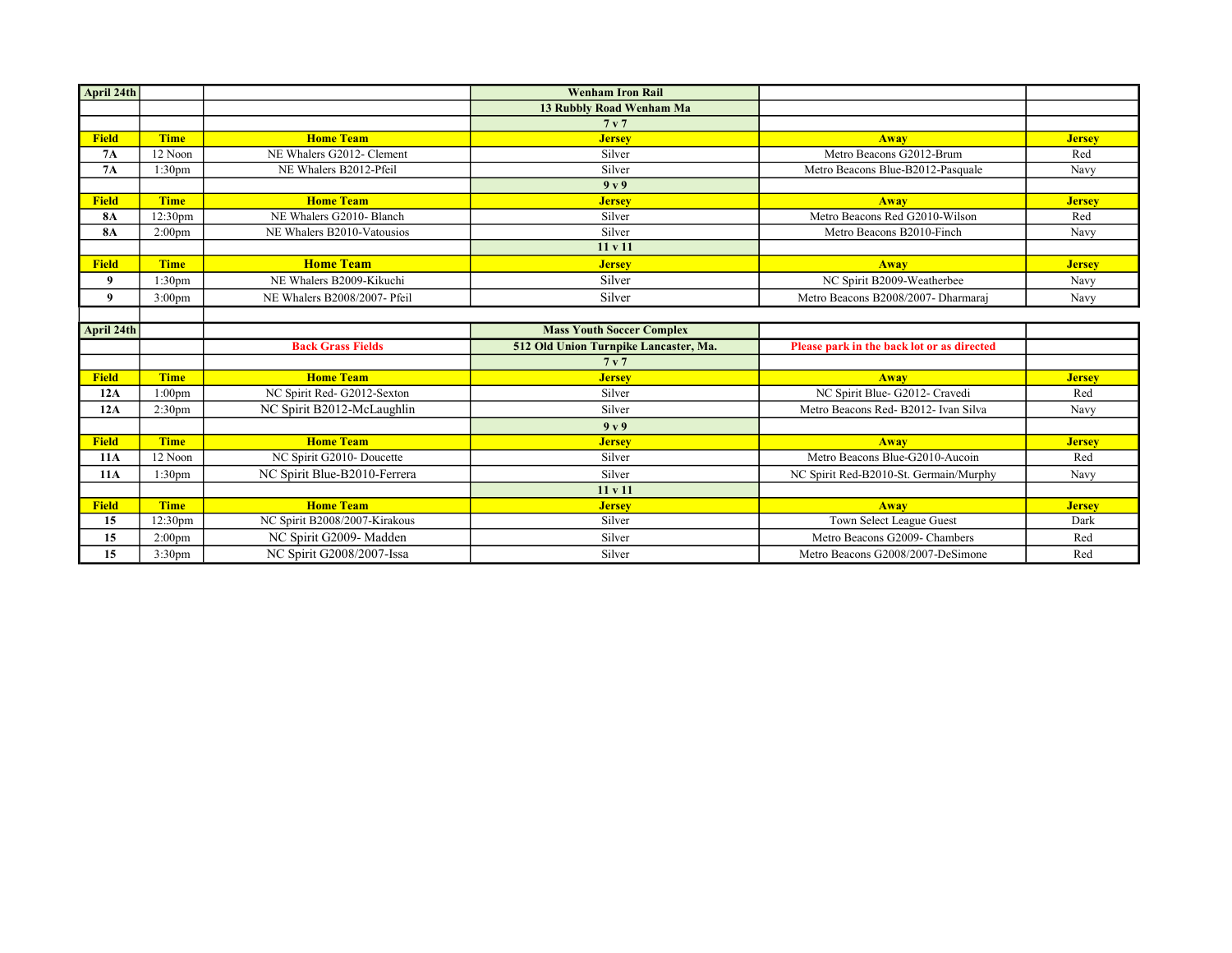| May 1st      |                    |                             | <b>Wenham Iron Rail</b>         |                                     |               |
|--------------|--------------------|-----------------------------|---------------------------------|-------------------------------------|---------------|
|              |                    |                             | <b>13 Rubbly Road Wenham Ma</b> |                                     |               |
|              |                    |                             | 7 <sub>v</sub> 7                |                                     |               |
| <b>Field</b> | <b>Time</b>        | <b>Home Team</b>            | <b>Jersey</b>                   | <b>Away</b>                         | <b>Jersey</b> |
| <b>7A</b>    | 12 Noon            | NE Whalers B2012-Pfeil      | Silver                          | Metro Beacons Red B2012- Ivan Silva | Navy          |
|              |                    |                             | 11 v 11                         |                                     |               |
| <b>Field</b> | <b>Time</b>        | <b>Home Team</b>            | <b>Jersey</b>                   | Away                                | <b>Jersey</b> |
| $\mathbf u$  | 12 Noon            | NE Whalers B2009-Kikuchi    | Silver                          | Town Select League Guest            | Dark          |
| $\Omega$     | 2:00 <sub>pm</sub> | NE Whalers B2008/2007-Pfeil | Silver                          | Town Select League Guest            | Dark          |

| May 1st      |                     |                                        | <b>Mass Youth Soccer Fields</b>       |                                            |               |
|--------------|---------------------|----------------------------------------|---------------------------------------|--------------------------------------------|---------------|
|              |                     | <b>Back Grass Fields</b>               | 512 Old Union Turnpike Lancaster, Ma. | Please park in the back lot or as directed |               |
|              |                     |                                        | 7 <sub>v</sub>                        |                                            |               |
| <b>Field</b> | <b>Time</b>         | <b>Home Team</b>                       | <b>Jersey</b>                         | Away                                       | <b>Jersey</b> |
| 12A          | 12:30 <sub>pm</sub> | NC Spirit Blue-G2012-Cravedi           | Silver                                | NE Whalers G2012-Clement                   | Red           |
| 12A          | 2:00 <sub>pm</sub>  | Metro Beacons G2012-Brum               | Silver                                | NC Spirit Red- G2012-Sexton                | Red           |
| 12A          | 3:30 <sub>pm</sub>  | Metro Beacons Blue B2012- Pasquale     | Silver                                | NC Spirit B2012-McLaughlin                 | Navy          |
|              |                     |                                        | 9y9                                   |                                            |               |
| <b>Field</b> | <b>Time</b>         | <b>Home Team</b>                       | <b>Jersey</b>                         | Away                                       | <b>Jersey</b> |
| 11A          | 12 Noon             | NE Whalers G2010-Blanch                | Silver                                | Metro Beacons Blue-G2010-Aucoin            | Red           |
| 11A          | 1:30 <sub>pm</sub>  | NC Spirit G2010-Doucette               | Silver                                | Metro Beacons Red-G2010-Wilson             | Red           |
| 11B          | 12:00 <sub>pm</sub> | Metro Beacons B2010-Finch              | Silver                                | NC Spirit Blue-B2010-Ferrera               | Navy          |
| 11B          | 3:30 <sub>pm</sub>  | NC Spirit Red-B2010-St. Germain/Murphy | Silver                                | NE Whalers B2010-Vatousios                 | Navy          |
|              |                     |                                        | 11 v 11                               |                                            |               |
| <b>Field</b> | <b>Time</b>         | <b>Home Team</b>                       | <b>Jersey</b>                         | Away                                       | <b>Jersey</b> |
| 14           | 12:30 <sub>pm</sub> | NC Spirit B2008/2007-Kirakous          | Silver                                | Metro Beacons B2008/2007-Dharmaraj         | Navy          |
| 14           | 2:00 <sub>pm</sub>  | NC Spirit B2009-Weatherbee             | Silver                                | Town Select League Guest                   | Dark          |
| 15           | 12 Noon             | NC Spirit G2008/2007-Issa              | Silver                                | Metro Beacons G2009-Chambers               | Red           |
| 15           | 1:30 <sub>pm</sub>  | NC Spirit G2009-Madden                 | Silver                                | Metro Beacons G2008/2007-DeSimone          | Red           |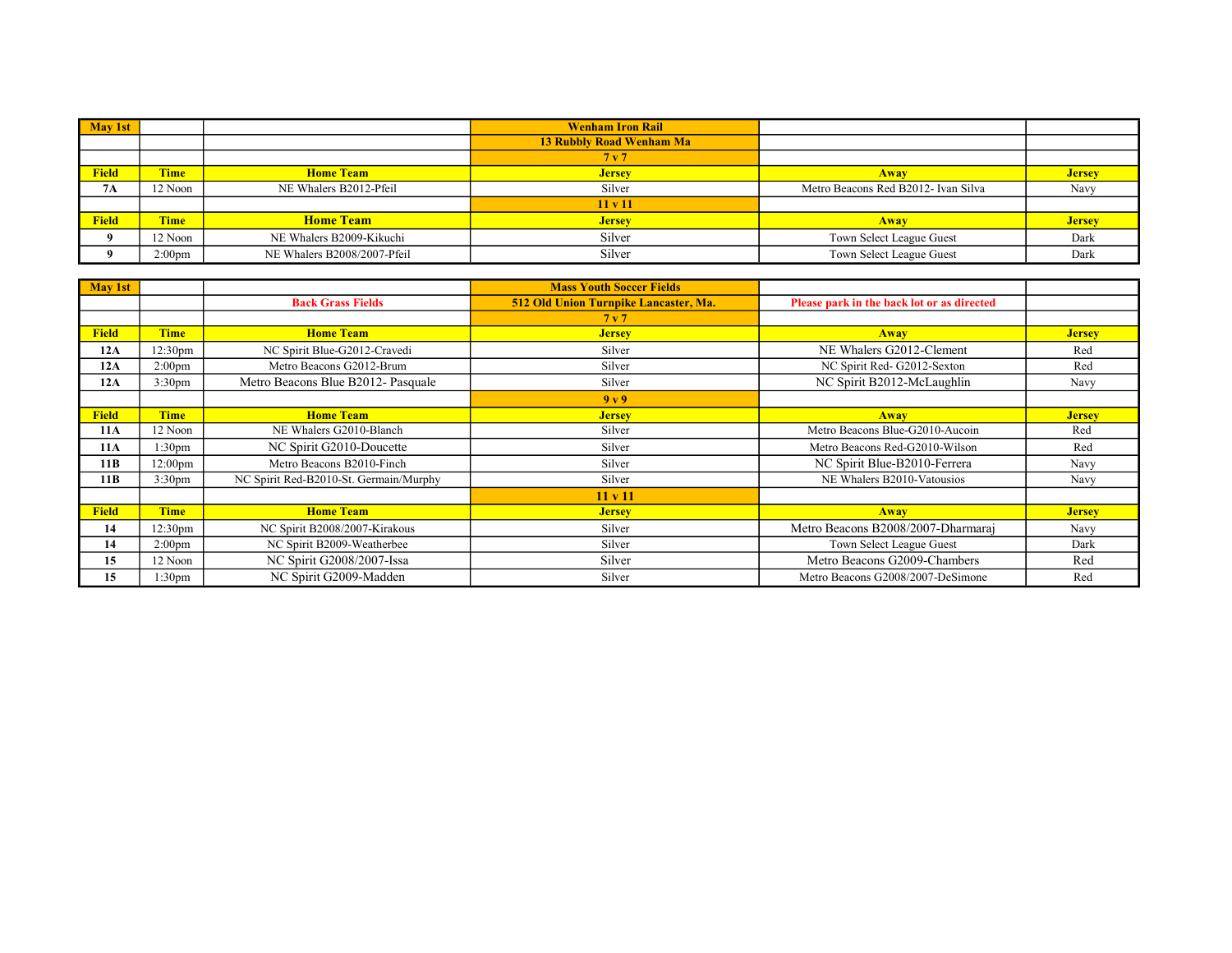| May 8th      |                    |                                      | <b>Wenham Iron Rail</b>              |                                         |               |
|--------------|--------------------|--------------------------------------|--------------------------------------|-----------------------------------------|---------------|
|              |                    |                                      | 13 Rubbly Road Wenham Ma             |                                         |               |
|              |                    |                                      | 7 <sub>v</sub>                       |                                         |               |
| <b>Field</b> | <b>Time</b>        | <b>Home Team</b>                     | <b>Jersey</b>                        | <b>Away</b>                             | <b>Jersey</b> |
| 7A           | 12 Noon            | NE Whalers G2012- Clement            | Silver                               | NC Spirit Red- G2012- Sexton            | Red           |
| 7A           | 1:30 <sub>pm</sub> | Metro Beacons Blue-B2012-Pasquale    | Silver                               | NE Whalers B2012- Pfeil                 | Navy          |
| <b>7A</b>    | 3:00 <sub>pm</sub> | Metro Beacons Red- B2012- Ivan Silva | Silver                               | NC Spirit B2012-McLaughlin              | Navy          |
|              |                    |                                      | 9 <sub>v</sub>                       |                                         |               |
| <b>Field</b> | <b>Time</b>        | <b>Home Team</b>                     | <b>Jersey</b>                        | <b>Away</b>                             | <b>Jersey</b> |
| <b>8A</b>    | 12:30pm            | NE Whalers G2010-Blanch              | Silver                               | NC Spirit G2010- Doucette               | Red           |
| <b>8A</b>    | 2:00 <sub>pm</sub> | NE Whalers B2010-Vatousios           | Silver                               | NC Spirit Blue-B2010- Ferrera           | Navy          |
| <b>8A</b>    | 3:30 <sub>pm</sub> | Metro Beacons B2010- Finch           | Silver                               | NC Spirit Red-B2010- St. Germain/Murphy | Red           |
|              |                    |                                      | 11 v 11                              |                                         |               |
| <b>Field</b> | <b>Time</b>        | <b>Home Team</b>                     | <b>Jersey</b>                        | <b>Away</b>                             | <b>Jersey</b> |
| 9            | 12 Noon            | NE Whalers B2008/2007- Pfeil         | Silver                               | NC Spirit B2008/2007-Kiroukas           | Navy          |
| 9            | 1:30 <sub>pm</sub> | Metro Beacons B2008/2007- Dharmaraj  | Silver                               | Town Select League Guest                | Navy          |
|              |                    |                                      |                                      |                                         |               |
| May 8th      |                    |                                      | <b>Mass Youth Soccer</b>             |                                         |               |
|              |                    | <b>Front Grass Fields</b>            | 512 Old Union Turnpike Lancster, Ma. | <b>Please park as directed</b>          |               |
|              |                    |                                      | 7 <sub>v</sub>                       |                                         |               |
| <b>Field</b> | <b>Time</b>        | <b>Home Team</b>                     | <b>Jersey</b>                        | <b>Away</b>                             | <b>Jersey</b> |
| 7A           | 1:30 <sub>pm</sub> | Metro Beacons G2012- Brum            | Silver                               | NC Spirit Blue- G2012- Cravedi          | Red           |
|              |                    |                                      | 9 <sub>v</sub>                       |                                         |               |
| <b>Field</b> | <b>Time</b>        | <b>Home Team</b>                     | <b>Jersey</b>                        | <b>Away</b>                             | <b>Jersey</b> |
| 7B           | 12 Noon            | Metro Beacons Blue-G2010-Aucoin      | Silver                               | Metro Beacons Red-G2010-Wilson          | Red           |
|              |                    |                                      | 11 v 11                              |                                         |               |
| <b>Field</b> | <b>Time</b>        | <b>Home Team</b>                     | <b>Jersey</b>                        | <b>Away</b>                             | <b>Jersey</b> |
| 6            | 12 Noon            | Metro Beacons G2009-Chambers         | Silver                               | NC Spirit G2009- Madden                 | Red           |
| 6            | 1:30 <sub>pm</sub> | Metro Beacons G2008/2007- DeSimone   | Silver                               | NC Spirit G2008/2007- Issa              | Red           |
| 6            | 3:00 <sub>pm</sub> | NC Spirit B2009- Weatherbee          | Silver                               | NE Whalers B2009-Kikuchi                | Navy          |